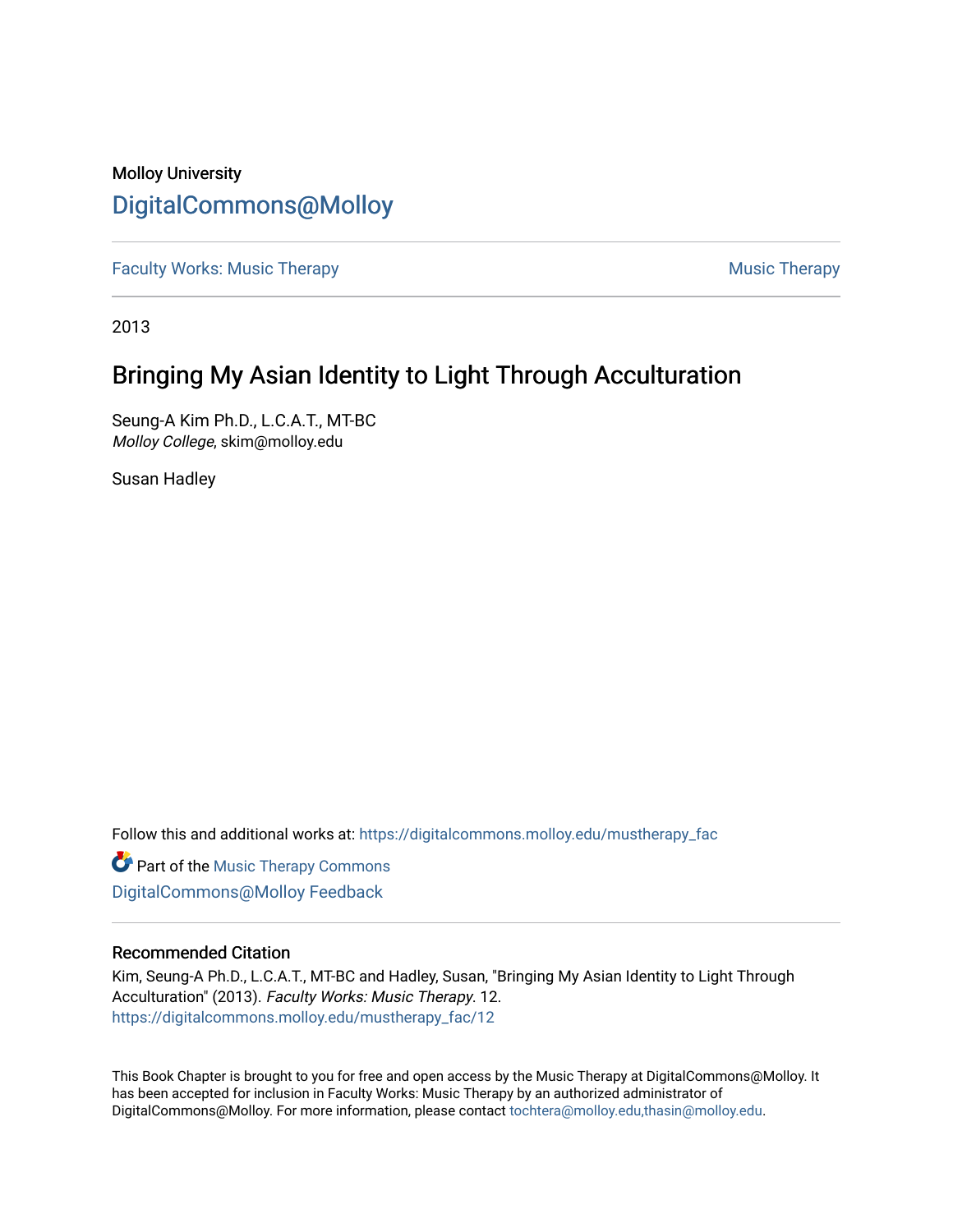### *Narrative Twelve*

## Bringing My Asian Identity to Light Through Acculturation

## *Seung-A Kim Susan Hadley*

Racially, I am Asian. I was born in Gimcheon, South Korea in 1963. I was raised in Seoul, South Korea, and moved to the United States when I was 23 years old, following in my parents' footsteps. Philadelphia became my family's new home in the US. I lived with my parents and siblings there for less than a year while attending Temple University and taking ESL courses. Soon after I moved, I married my husband in Philadelphia and together we moved to New York. I have lived in New York ever since. So, Philadelphia is a very special place to me.

Not knowing what was beyond the borders of Korea for the majority of my life, I found that moving to America was a life-changing experience. During my early years in the US, I was quite taken aback by how diverse it was! I had come from a homogeneous society where unity is a virtue and where people not only have the same skin color and common physical characteristics, but also a similar style and appearance. For example, people often wear a similar style of clothing and wear similar hair styles. So, if you wore something different and unique, you would stand out, and people may look at you because of the way you stand out. Here in America, it is hardly found that the two individuals have the exact same style of hair or clothing, except on some special occasion such as Halloween. On the one hand, I was glad that I didn't need to spend a lot of time thinking about how to dress and following trends so that I could fit in. On the other hand, I felt isolated because no one seemed to care about how I looked. I also remember how interesting it was when I first went to a Toys "R" Us store. I saw all different skin colors of Barbie dolls. Later on, when my sons entered nursery school, they drew people with a peach color, which was quite different from what I drew when I was growing up.

When I lived with my parents in Philadelphia, I also lived in a community where the majority of residents were African-American.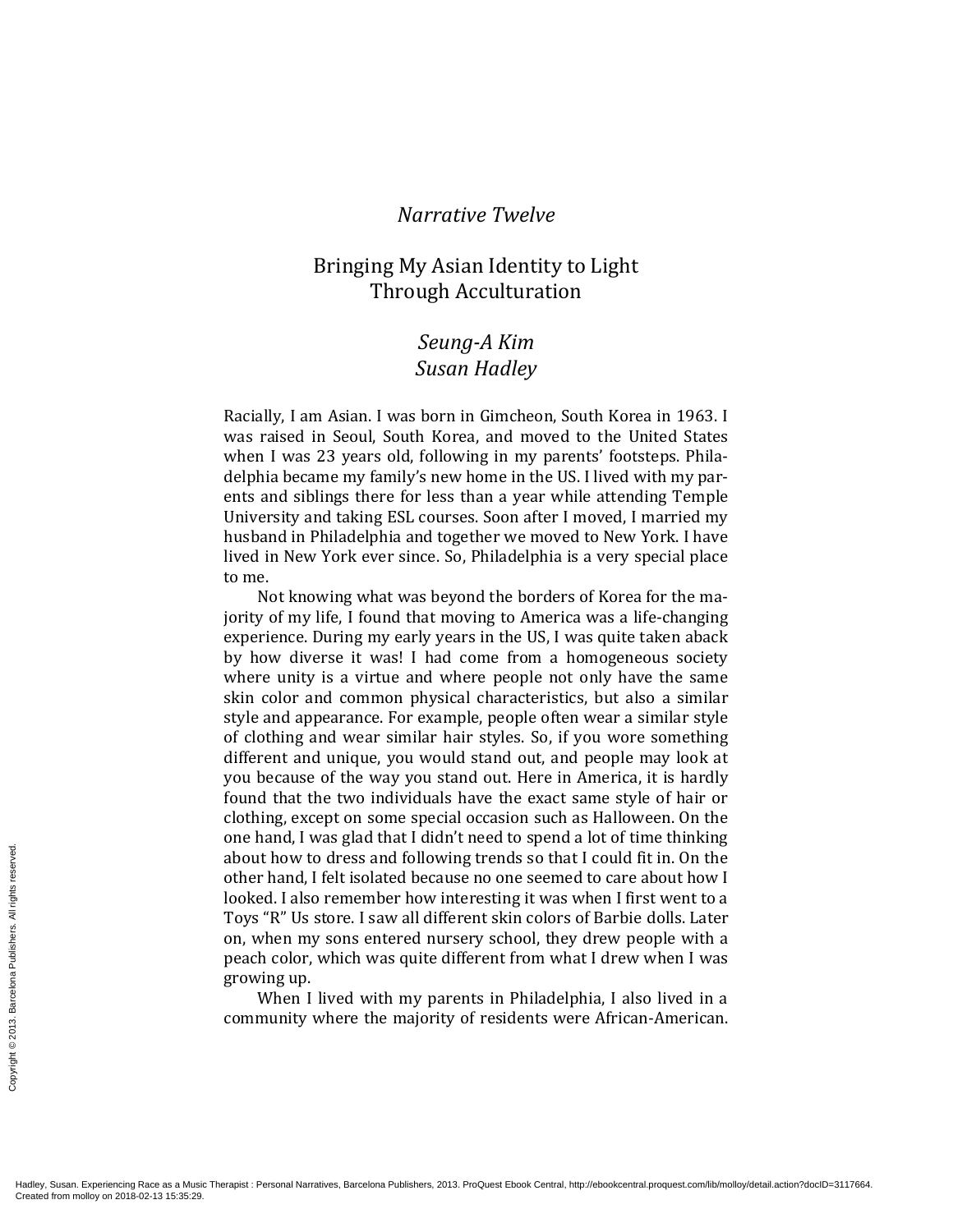It seemed that people of the same color lived in the same community. Not far from the community where I lived was a community that was predominantly white. I thought it was very strange how segregated the community was. I also felt that my family and I did not seem to belong to either community. Wherever I went, I was a member of the minority. I could not find many Asians on the street. Yes, there were some exceptions. If I went to a Chinatown or Asian markets and restaurants, I finally felt more comfortable with my surroundings due to the familiarity of the people, the food, and the goods for sale.

When I first came to the US, my parents were going to an American church where the congregation was very diverse, including black, white, and Asian people. They were wonderful people, and they seemed to mingle together nicely. They would invite my family to their homes to treat us to a nice dinner to welcome us to America. Some even invited us to a Philadelphia Philharmonic Orchestra concert that was taking place in a park during the summer. However, interacting with these people was very stressful for me at the time. Language was just one thing. I was not only consumed with comprehending the conversations we were having, but also, just being with them made me feel different: the way I looked, the way I thought, and the way I behaved. I realized that for the first time in my life, I felt so drastically "different" from the majority of people in my community. Moreover, what I saw every day was so different from what I had imagined that America would be like in general. Their clothing, the way they presented themselves, and the way they associated with people … many things were different from what I was used to.

When I first came to the US, I noticed so many differences between our two cultures. It has taken me time to learn and get used to what people do here. As time went by, I somehow found some similarities between the culture of those in my community and my own. I was especially drawn to African-American music, which evoked feelings of deep sorrow—*"han."* These were emotions similar to the way I felt in listening to my own culture's music, which was handed down from generation to generation. At times, I also felt that the way African-American people expressed themselves was familiar to me because people in my homeland generated corresponding, or even the same, expressions and gestures.

In stark contrast with my life in Philadelphia, the New York community I lived in was predominantly white. I rarely saw African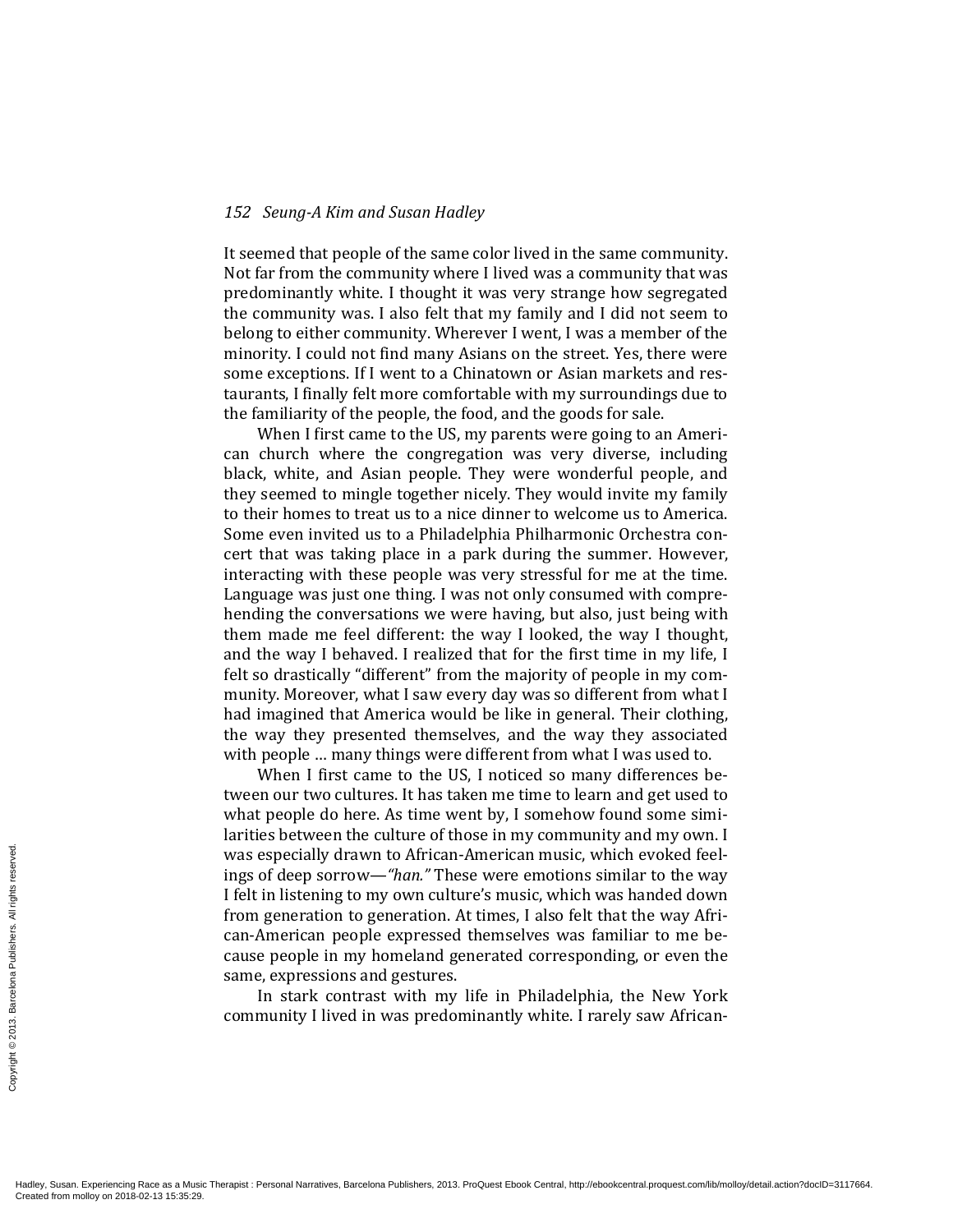American people on the streets. There were a few Asian residents and a few Asian stores in which they worked. Later, I learned that many of the residents in this community were commuting to Manhattan and that the community I was living in was a white immigrant community. So, the people in this community also had accents in their English and went to ethnic markets for groceries. Although it was an immigrant community, I still did not feel like I was one of them. I felt even more isolated living in that community than I had in Philadelphia.

It was not until I had lived in the US for several years that I got into music therapy. In Korea, I had completed an undergraduate degree in secondary education, and then I went to graduate school for one year to study philosophy of education. However, I did not immediately pursue further education after arriving in the US. During the first few years, I was rearing my children at home. Gradually, I realized that I needed to establish a new life here. At that point, I already had my undergraduate degree, so I was looking for something that I would really enjoy. First, I enrolled in classes for early childhood education. However, after researching about more academic fields, I found out about music therapy. As I gathered more information about music therapy, something clicked. I knew this was something that I really wanted to pursue. Since then, I have truly enjoyed learning about and practicing music therapy.

Musically, I was trained as a classical pianist until my high school years. My parents had a great passion for music, so they enrolled me in piano lessons from the time I was in kindergarten and hoped that I would become a concert pianist! However, during high school, my interests were diverted and I wanted to study something other than music. Although I had not pursued music since my high school years up until that point, I was serving as an accompanist for my church choir every Sunday. The most important influence on my musical development at this time was my church activities. So, I decided to pursue a second bachelor's degree in music therapy. As soon as I graduated, I started to work as a full-time music therapist. I was so eager to learn as much as I could about the variety of methods and techniques used in music therapy that I then decided to pursue the master's degree in music therapy at NYU. During that time, I traveled extensively to observe music therapy sessions run by well-known music therapists in the tristate area. I also completed post-master's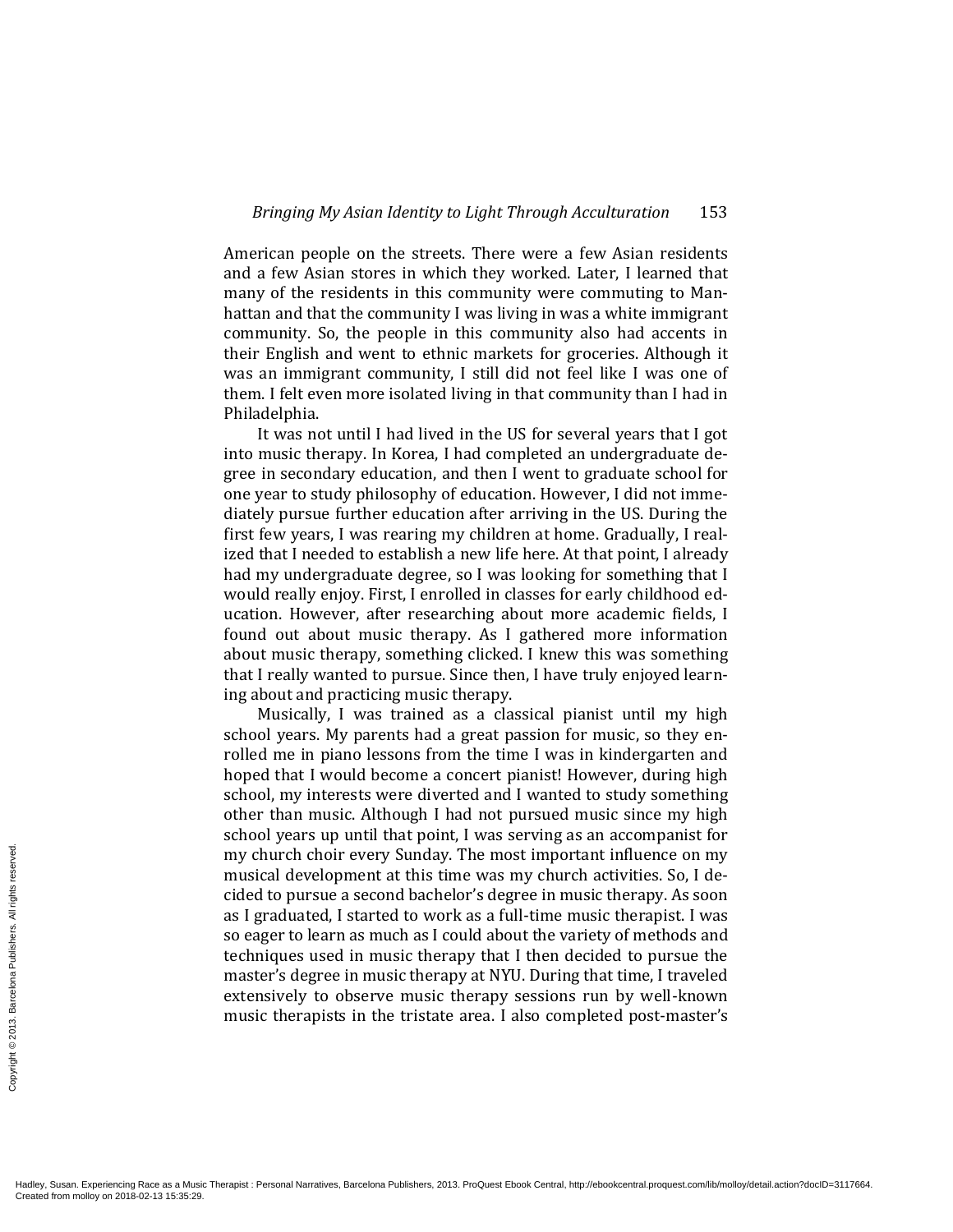training in analytical music therapy. After a few years of practicing music therapy, I went on to complete my doctoral studies in music therapy at Temple University. Over the years, I have been practicing music therapy and teaching it to a variety of racial and ethnic groups of clients and students.

As a student in the US, I faced two main challenges while adjusting to my new life: the issue of language and the issue of cultural differences. Language affects so many parts of a student's life, particularly social interactions. When you are a student, you not only study, but you also interact with people—students and professors. Without efficient language skills, students are not able to actively engage in the many activities that the school offers while they are studying. Furthermore, there are so many cultural differences to take into account. For example, learning about how people interact in this culture was difficult for me. The cultural nuances that I struggled with were completely natural for American students. However, for students who come from other cultures, it takes time to understand those behaviors and interactions. It takes time to understand the American way of studying in classrooms.

Language takes time to learn, but it does improve as time goes on. Cultural differences, however, can be very subtle and take a lot longer to learn, unless a student really tries hard to investigate them. For example, there are differences in terms of the interaction between a teacher and a student. I have also found that students in the US are more verbally expressive than students in Korea. American students are more expressive and active in group discussions. There is more two-way communication between professors and students in an American classroom setting, compared with a Korean classroom setting. Also, when I began my studies in the US, I was very mindful of my manners and my sense of respect. I was sometimes surprised in class that American students were, in my mind, talking back and expressing very different opinions from the professor's. To me, that was disrespectful. Korean students would not do that at all. I had a few experiences in the classroom where I thought, "Wow, how could you do that?" For example, my class was in a workshop, and it was a group setting, and at the end of the session, the student said to the instructor, "I paid for this workshop and I wanted to learn." What she was saying to the instructor was that she didn't feel that she got her money's worth. I am not sure whether that is an American thing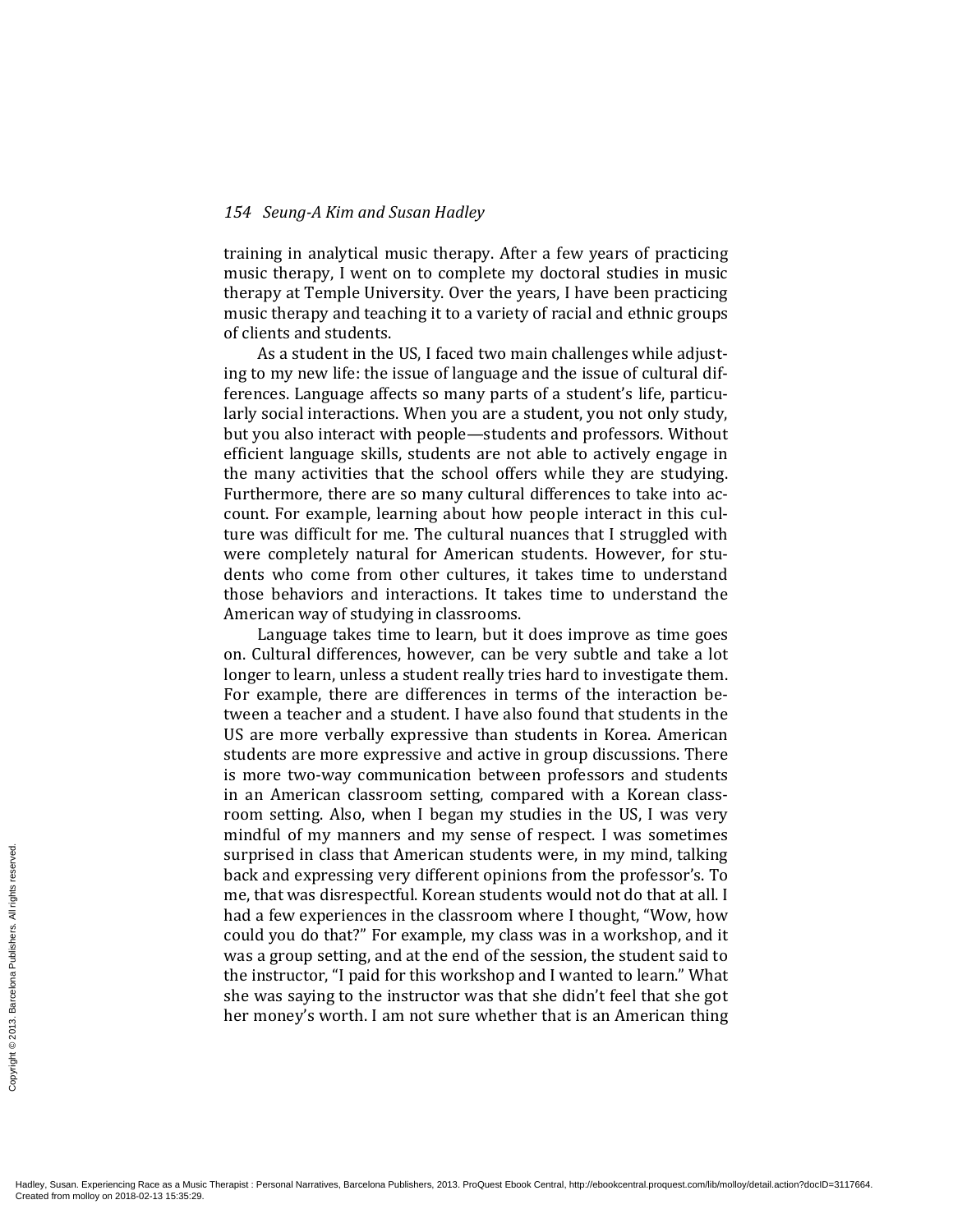or just her personality, but I thought, "Wow … I would never say something like that." I couldn't imagine anyone in Korea doing that. Even now that I have become much more acculturated, I would not say it, personally. I was really shocked at the time that a student could say that to the instructor, and yet the instructor seemed fine with it. She handled the situation well. But I kept thinking to myself that if that had happened in Korea, it would have been absolutely unacceptable.

Also, sometimes my expectations as a student were not met. On one occasion during my earlier years living in the US, we had a class activity where we ordered pizza to share. I thought that the professor would treat us, because in Korea usually the older people are the authority and so they have an obligation to pay, as is the custom. But after we all ate, we all chipped in, of course. This made me think that the professor was pretty cold. So, social behaviors like that were easy for me to misunderstand, whereas the American students were fine with them.

During my education here in the US, I was in the minority in most of my classes. Depending on the demographics of the students, I had more Asian peers, but we were still the minority. It is quite disconcerting, though, that sometimes peers or professors were unable to recognize us by name. I guess they could not differentiate us. As I look back, I think that when I studied at NYU, it was the first time that I was really exposed to race and ethnicity and I began to think more profoundly about the issues involved. I think this was because there were more Korean students at NYU and I was in a two-year experiential music therapy group, which is a requirement for all NYU students.

Those experiences were invaluable. I was with some Korean students as well as students of other ethnicities. There were seven or eight students and two group leaders who were professors. We had a weekly experiential music therapy group, and in those sessions I really became aware that there were individual differences among students who shared the same ethnicity and background. There were two other Korean students, but just because they also came from Korea did not mean that their worldview—the way they thought and the way they behaved—was similar to mine. These two Korean students were much younger than I was and they were both single.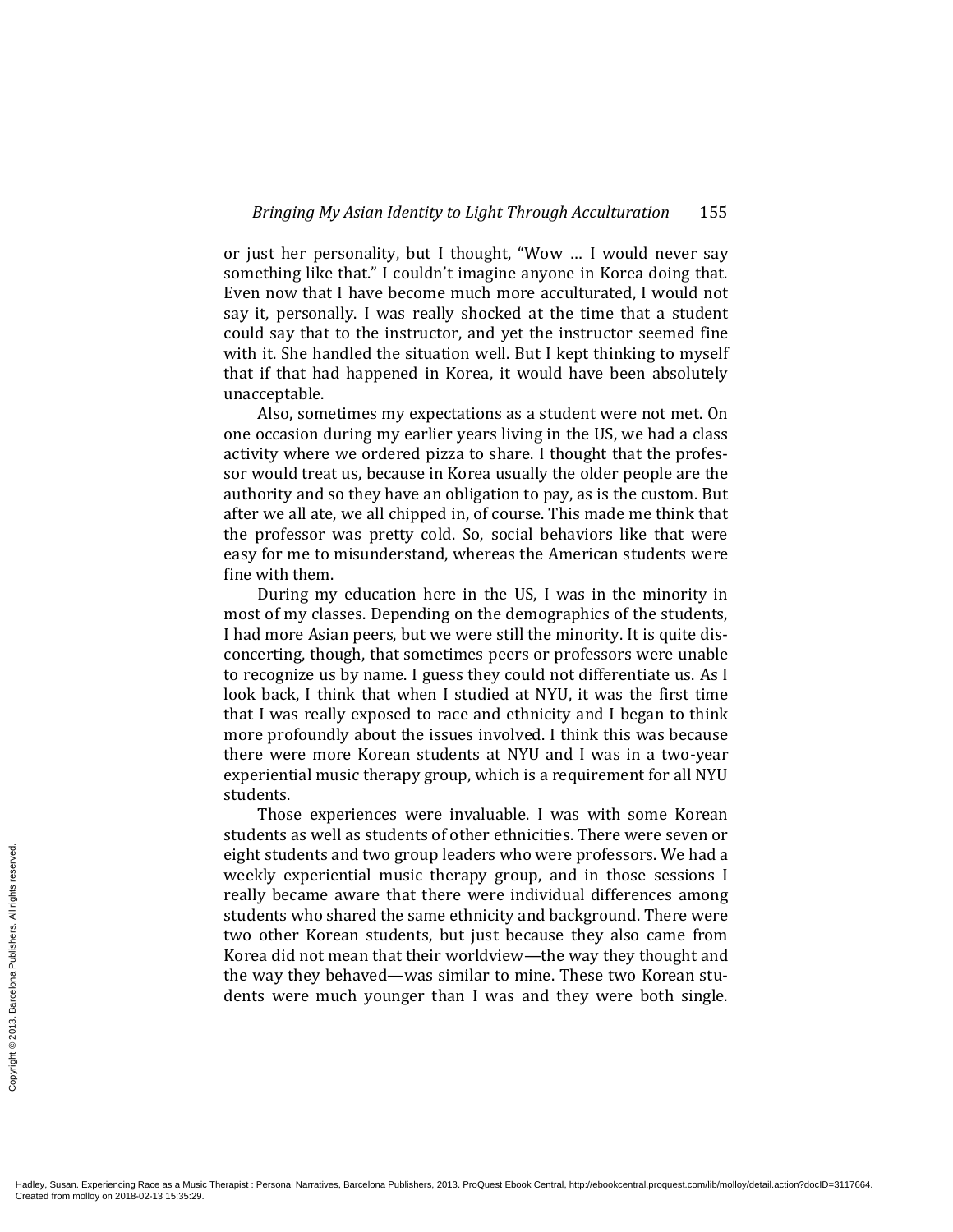They were international students, yet there was a huge gap between us.

These encounters are what inspired my master's thesis, which was on transcultural experiences in music therapy. It is interesting that I really felt alienated in that group. I didn't belong to any subgroup there. It was a pretty powerful experience for me. At first, I think I expected that these Korean students would have very similar worldviews to mine—that they would behave in ways that I typically do—but I quickly learned that I could not think in that way anymore. I came to the realization that each individual is unique. Often, as therapists, we may consciously and unconsciously think that when we have clients who have backgrounds similar to ours, these people may do this or that because we have similarities, but this may not be the case. These days, there are so many subcategories and groupings, and many differences exist even within our own specific cultures. That was a very important lesson for me.

Throughout my career in music therapy, I have tried to learn as much as I can about what music therapy is. I came from a culture where therapy was not a common practice. In order to gather a comprehensive understanding of music therapy, I have worked with a variety of populations. The diversity of personal and professional experiences that I have had throughout the years has helped me to be a better teacher of and supervisor to my students. As a result of the different environments and situations in which I have been placed, I have gained a lot of insight. What is interesting is that in terms of race and culture, my experiences with clients have been different from my interactions with staff and caregivers. Furthermore, when I worked with older adults, race came to my attention more than when I worked with children with developmental delays.

With regard to issues of race, I have had both negative and positive experiences. At one point, I was working with a woman who was diagnosed with Alzheimer's disease. My challenge was not with this client, but with her husband. In my very first encounter with him, I introduced myself and said, "I am a music therapist. I would like to work with your wife." He immediately asked me about my ethnic background: "Are you Korean, Japanese?" I had been asked the same question many times in the past, so when he first asked me the question, I was not offended. I told him I was Korean. When he first spoke to me, his tone of voice was very condescending, and as he spoke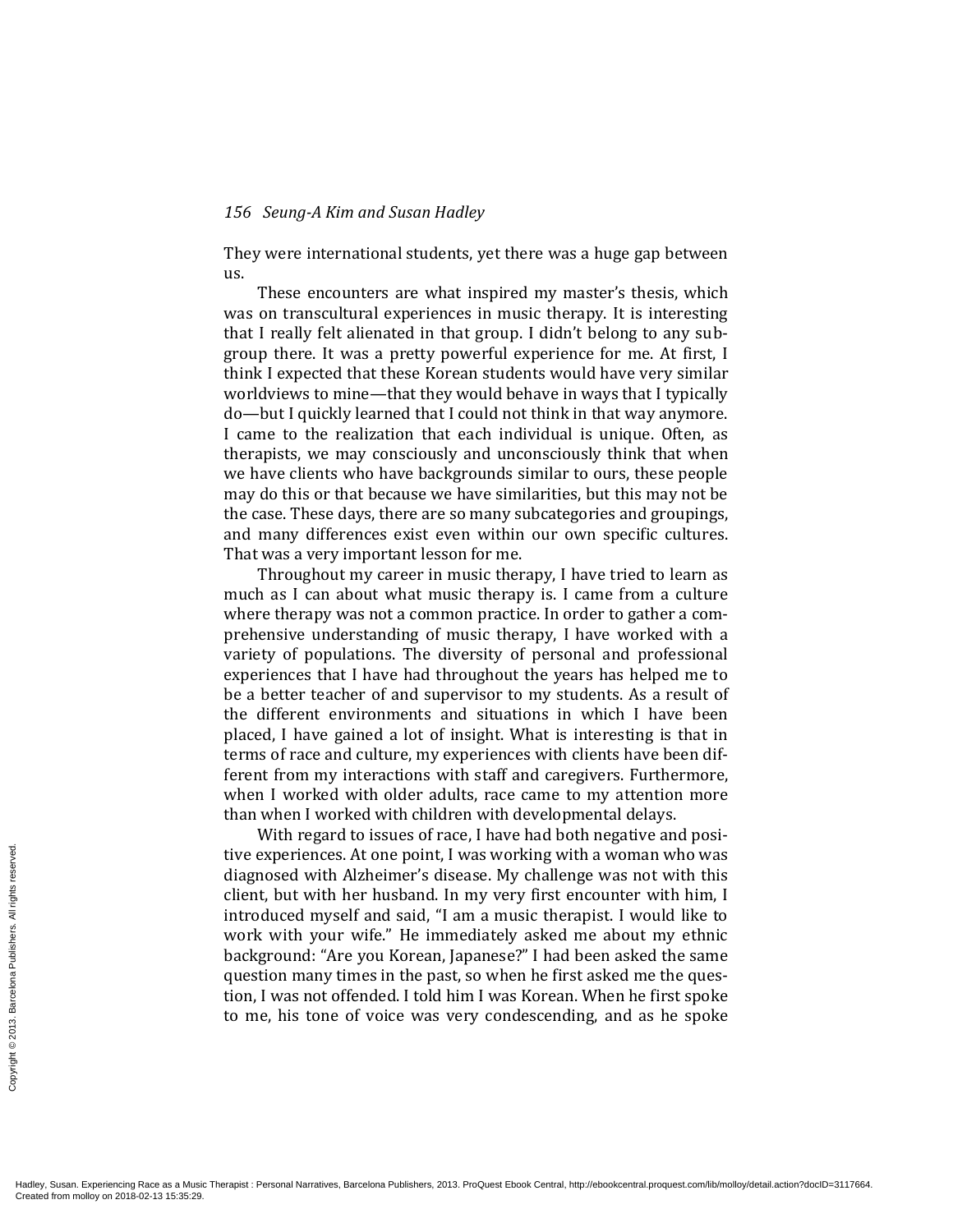more, I realized why he had asked me that question. He told me that he had fought in the Korean War and he had had terrible experiences there. He made it clear that he did not like Korean people. After that, I was nervous and tense when I worked with his wife because he was there most of the time, watching what I did with her, and often made comments that were not supportive. He didn't seem to like me, and he didn't seem to want me to interact with his wife. But I did what I could. I told myself many times, "Don't take it personally." It was a very challenging situation because, on the one hand, I had a responsibility to work with this client and I was the only music therapist working in that facility. On the other hand, while the client was responsive to music and to my presence, her husband appeared agitated whenever I approached her. His facial expressions were stiff when I was around, and he often made excuses for her like "She's tired" or "She doesn't seem to like music therapy." So, I tried to engage with her, but I think I was pretty tense most of the time. You can sense when you are with someone who is not supportive. It made me nervous. I would think, "What if I make mistakes?" This took place many years ago, so I was just beginning as a therapist. If I encountered a similar situation today, I probably would deal with it a little differently, but at the time, I was not really sure how to deal with him. He was an elderly man, and the way he talked to me was intimidating. I noticed that his interactions with other people were also not pleasant. Before then, I hadn't really thought about the ramifications of the Korean War and how it might affect my therapy sessions.

On the positive side, I truly believe that my race or my ethnicity has been an asset when working with elderly people because, for a lot of them, their ancestors also came from many different countries. The previous story I shared occurred in a building where the patients have Alzheimer's disease. However, I also worked with residents who were higher-functioning. We often used a variety of music from different ethnic groups there. The clients would sometimes ask me things like, "What is the Korean national anthem? What is the main food there? What is the weather like in Korea?" They truly wanted to learn about Korean culture. Of course, I did not let my personal stories get in the way of sessions, but I found that my ethnic background could be used as stimulation for them. For example, we often sang "God Bless America" in sessions, and sometimes group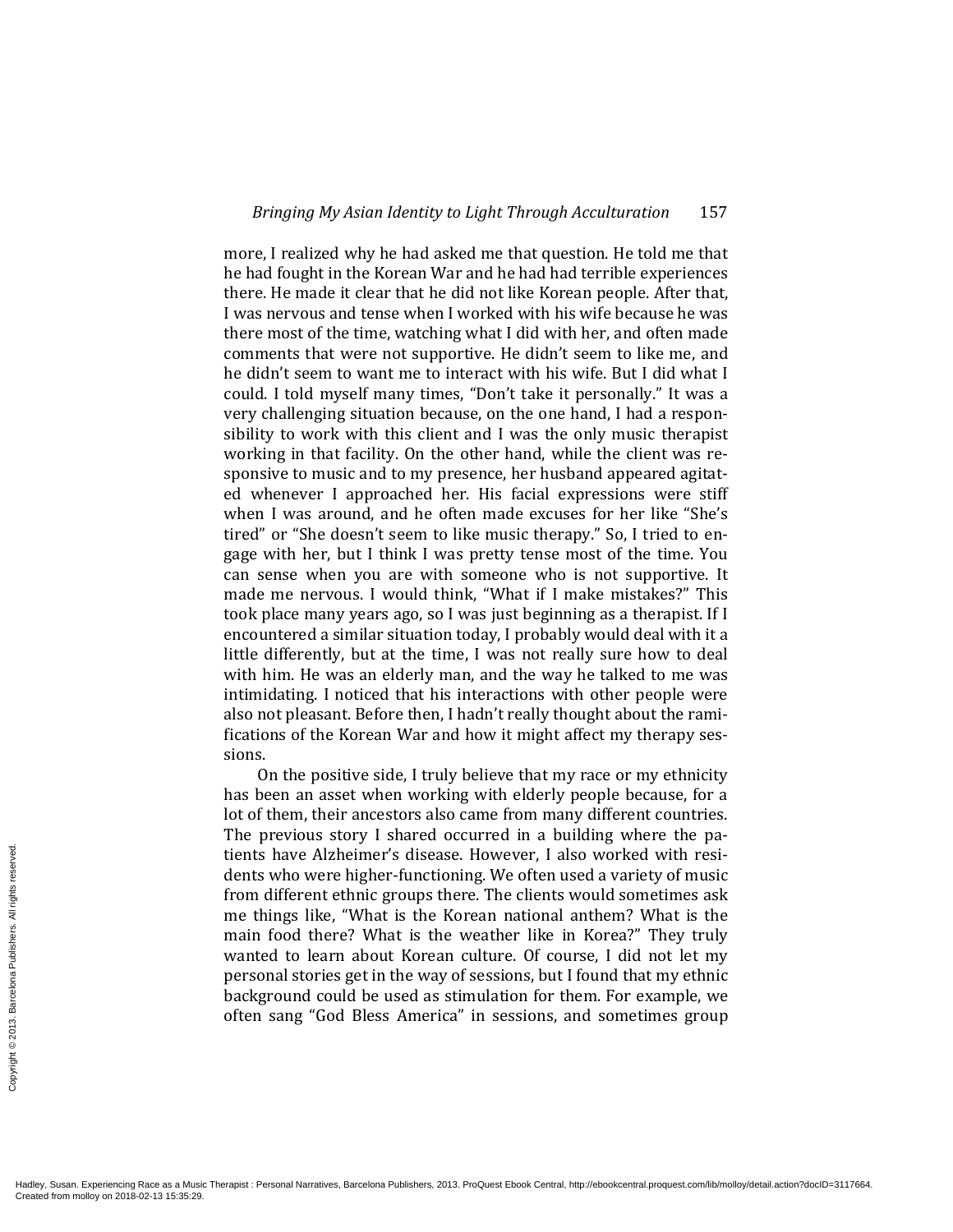members would change the words and sing "God Bless Korea," too. In addition, some of the clients would take the initiative to talk about things that I might not know. For example, during Easter time, they would usually want to sing the traditional song, "Easter Parade." After singing it, they would share memories of Easter Parades they had gone to when they were younger. They knew that I might not know much about that, and they were proud to share those stories with me. They knew that I was different, that I came from another culture. I was almost always the only Asian there in the group. So, I have come to believe that my difference actually can be used in a positive way.

I have had other experiences that have made me conscious of my race, but these have come from interactions with staff members or caretakers. At one point, I worked at a facility with clients who had developmental delays. This was my first full-time job as a music therapist. In this facility, the majority of the staff members were white, and there were also some African-Americans. Of the entire staff at the time, there were only two Asians. One was me and the other was a Japanese person. This Japanese person left after a year, leaving me as the only Asian working there. In addition, our clients were predominantly white, with a few African-American clients. I was very fortunate, because we had three music therapists working together. That was really great because the other music therapists were very supportive of me as I was beginning as a music therapist. Also, this meant that I was able to integrate into the team more easily than I may have in other situations. However, I still felt like I stood out among my fellow colleagues. My race became really apparent to me during lunch hours. It was very interesting to me, because when I went to the cafeteria, I could see that there were tables where white people sat together and tables where African-American people sat together. There was no table for Asians! I would think to myself, "Why do they do it that way?" I had come from a homogeneous society, so it was an interesting phenomenon to me at the time. This was the first time that this kind of grouping hit me in a very distinct way. I noticed this in other social situations as well. We had many social gatherings, birthday parties, or farewell parties for staff members. Again, whenever I went to any of these events, I saw the same groupings, and I didn't know where I was supposed to fit in. Consequently, I mostly went wherever the other two music therapists were.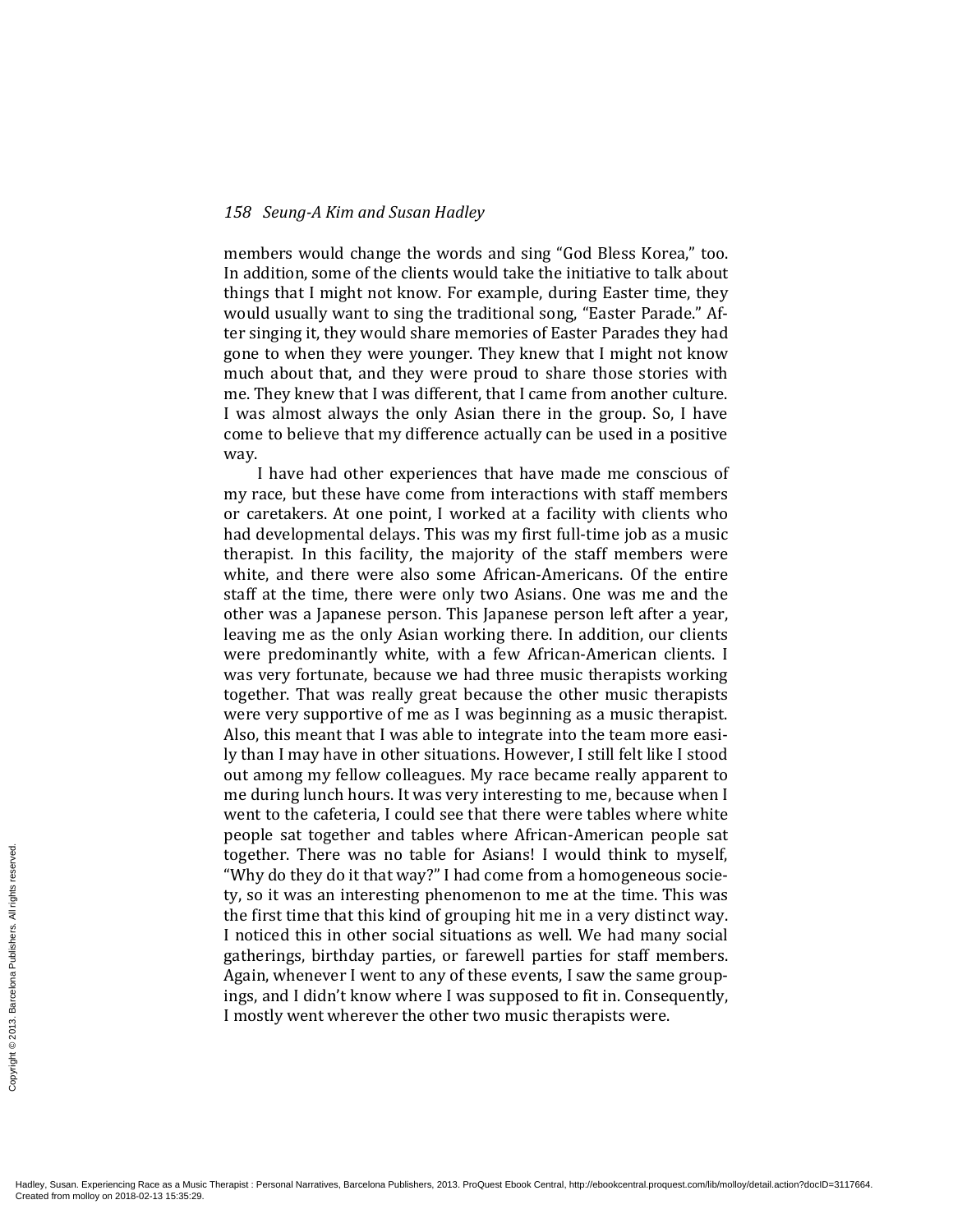Other times when I strongly experience my race are when I meet people. It is interesting to see how much effort it takes people to do something as simple as learn my name. I know that it may be hard for some people to pronounce, and I totally understand that, but that can be alienating. I have noticed that some people do not bother to say my name the first time I introduce myself. The second time I meet them only makes it worse because they don't want to ask me again how to pronounce it. Other people are more forthright and explain that it might take them some time to correctly pronounce it, and I really appreciate their interest in learning my name correctly. Some people shorten my name and just called me Seung, instead of Seung-A. And some people just don't seem to try to care about pronouncing it correctly. Another interesting thing about names is that I didn't know that American names could be shortened. For example, my son's name is Daniel, but people here call him Dan. I didn't know this custom because it was not done in my homeland. When people shortened my name to Seung, I didn't like it because I didn't know it was a common American thing to do. Later on, when I learned that it was a common practice, and people began to call me S, or S-A, I didn't mind as much. But it still does not sound right to me, as my name was given to me by my parents. As I have become more acculturated, I have had fewer misinterpretations of people's actions.

The ramifications of my race vary depending on the situation. For quite a while, I worked primarily with clients who were white, until I developed a music therapy program in a Korean immigrant community. When working with Korean women who share the same race and culture as me, I have found that the therapeutic relationship seems to be formed faster due to the familiar background that we share. We accept each other as part of the group. Furthermore, since I am one of them, as a therapist, I assume that they probably have had similar experiences as me. Certainly, countertransference can enact strongly when working with people of the same race and culture. It may be because the clients and I share some experiences relating to our race and culture. However, this does not always pose as a benefit for therapy work.

I currently teach in a predominantly white community. The student body and faculty are only about six percent Asian. I don't think of these racial demographics much because I am so used to that social system now that I have acculturated more and more. In addition,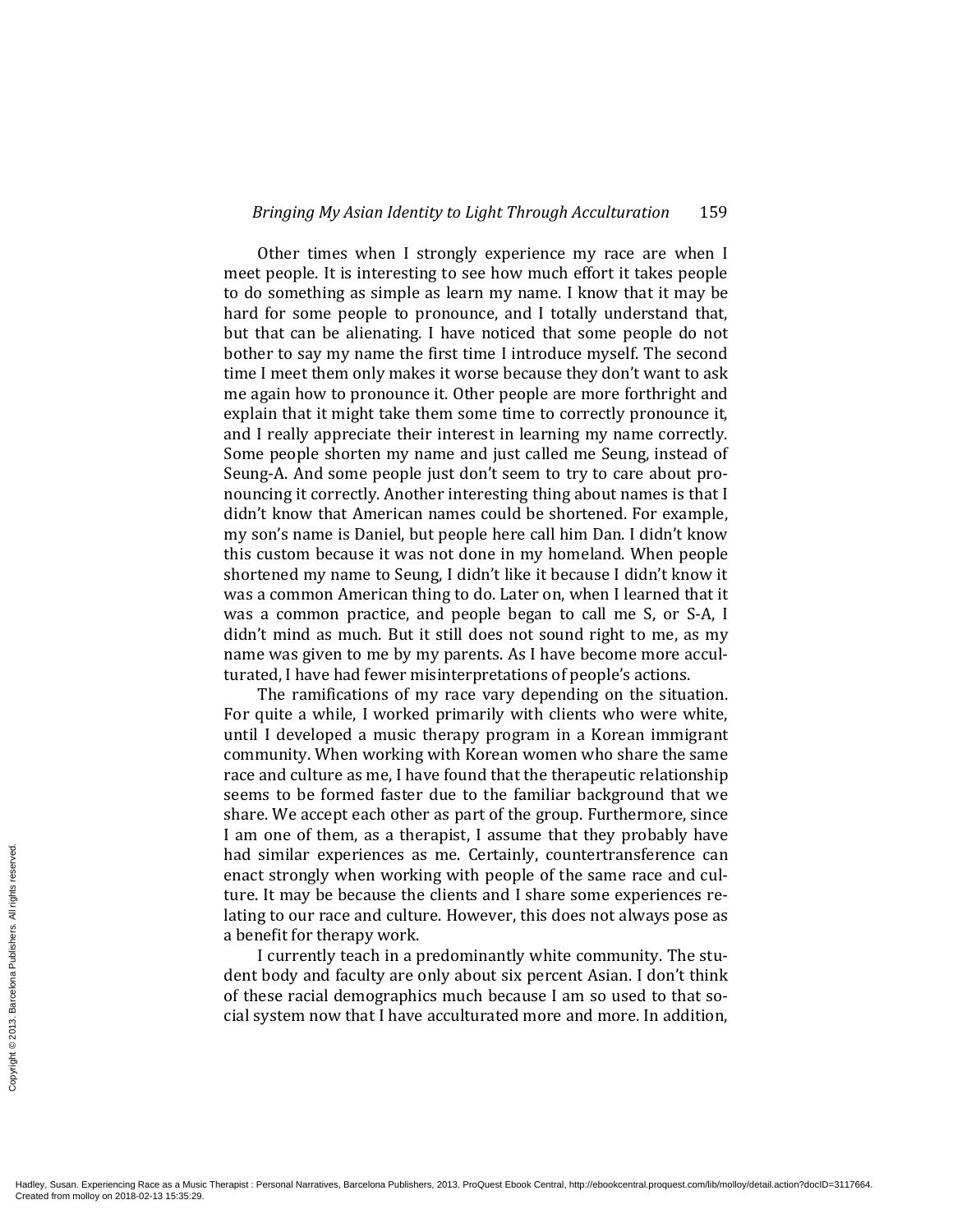the faculty and student body have been very welcoming. My position as a faculty member has an impact on my relationships as well. Also, I am most likely able to sense any racial issues when the incidences take place and have developed effective coping strategies, e.g., utilizing my own resources and support systems.

Implicit and explicit racial issues seem inevitable even in a familiar and supportive environment because our race is essential to our psyche and being. What is different now is probably how I deal with the situation when it arises. I learned that sometimes an individual who belongs to a group that can be vulnerable to discrimination can become sensitive about racial issues.

When I think of my race and how it affects my therapeutic relationship with clients in music therapy, there are multiple factors involved. The more I experience and think about this matter, the more I feel comfortable with and proud of my race. I accept the fact that race is something that is socially attributed to us and there are things that I cannot control related to my race. However, I can continue to educate people who seem to ignore issues of race or culture or who have an ethnocentric attitude, so that I participate in making this world better for us and our next generation. I accept that there are prejudices and presumptions that people hold for me because of my race and, in turn, I may have prejudices and presumptions about people as well. Yet my aim is to continue educating people who may not have been exposed to other cultures. I want to show the benefits of acculturation and hopefully make the world a better, more unified, place for the next generation. What I can do for myself is to continue to examine, change, and expand my worldview. I no longer feel oppressed or intimidated by people of other races.

As my self-awareness and understanding has grown over the years, my understanding about the cultures and races of my clients has grown as well. When this happens, the empathy that I have for my clients creates more lasting and rich relationships. More and more, I no longer see a client as an individual with many labels, such as ethnicity, race, or medical condition. This does not mean that I disregard the aforementioned factors relating to this person. Rather, I have a genuine inquisitiveness about the person, including everything about his or her past, present, and future.

My race becomes visible in every session, whether I work with clients of the same race or a different one. This is because my race is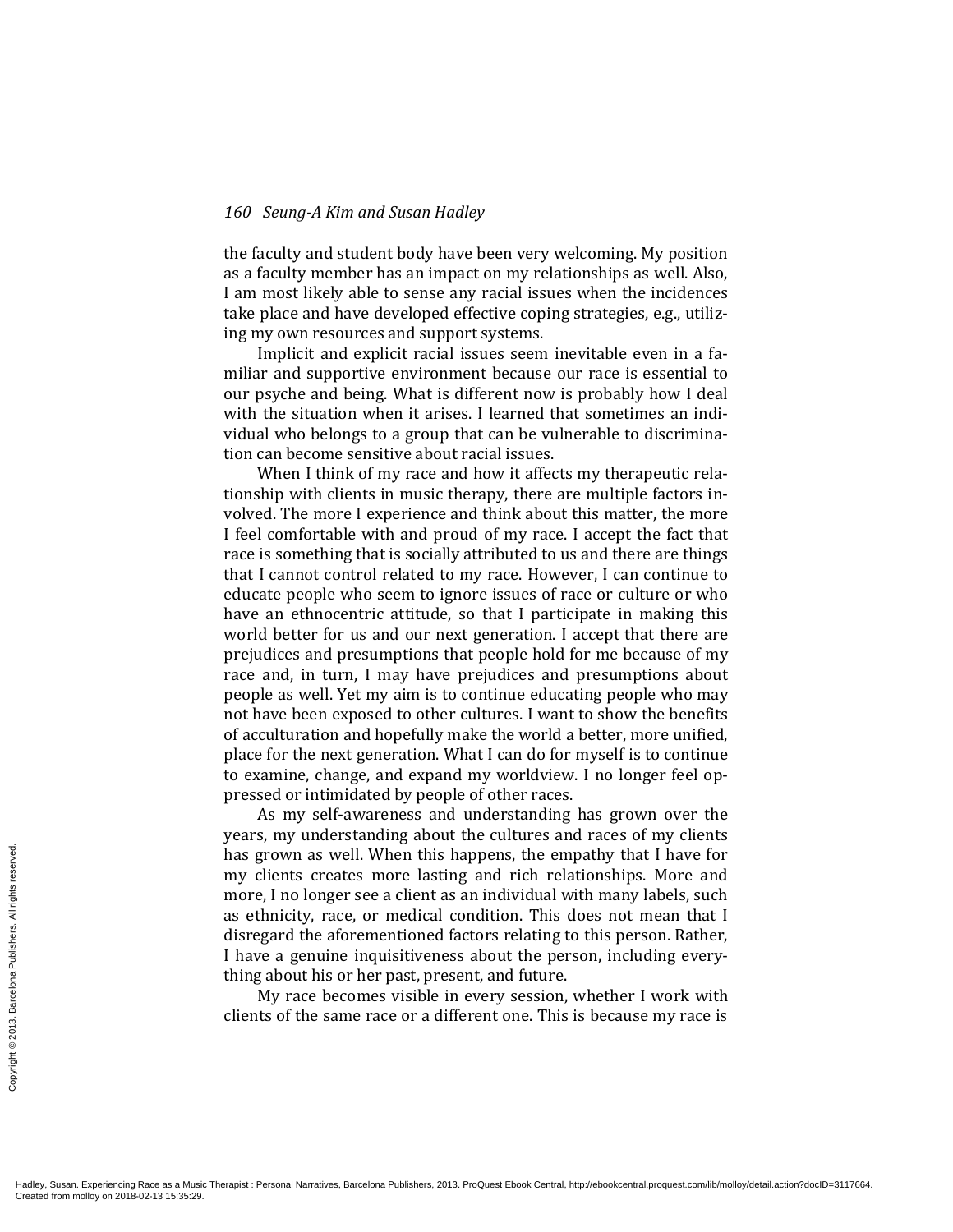part of me and I bring my whole self to my sessions. My experience with race in relation to music therapy is relational in nature. When working with Asian clients, we seem instantly to form a therapeutic relationship. It may be because we understand the complexities of our foreignness. This sameness may come from our commonalities such as race, customs, and status as immigrants in America. These factors seem helpful in building an effective therapeutic relationship. As the therapy work begins, I find it interesting that our experiences in terms of our race are relational and varied. Some clients are more sensitive about the power imbalance inherent in this society. Others don't seem to put a lot of thought into this and easily accept it as a condition that is already established in this society. In one session, a Korean client shared that recently she was traveling to another state where she could hardly see any minorities. When her family went to a restaurant, she felt embarrassed because the people there seemed to be looking at her family. When she shared her feelings of embarrassment and anger, the responses of the group members were varied. I, personally, had had a similar experience, and I empathized with her experience. From these stories, I have become more aware of countertransferential feelings that I may have regarding these experiences, especially when making music together with them. When a Jewish client also shared a similar story about how her son was subjected to discrimination on the school bus, I began to realize that it wasn't just specific groups that were suffering, but that a tremendous assortment of races, cultures, and creeds were affected.

When I work with clients of a different race, it seems that the therapeutic relationship depends on the client's openness, past experiences, worldview, and attitudes toward my race. It does take some clients more time to gain trust in me and my therapeutic program. This may be due to the fact that I am Asian and have a different background and appearance. However, I usually form effective therapeutic relationships with clients, and I rarely perceive that my race has tangibly gotten in the way during my therapy work. This may be because the clients can see my genuine care for them, and I use music as a primary modality in my sessions.

When I was growing up, music was a mandatory subject until high school. All students were required to learn music theory and singing. What I appreciated the most was learning world music, especially folk music. I have continued to develop my interest in